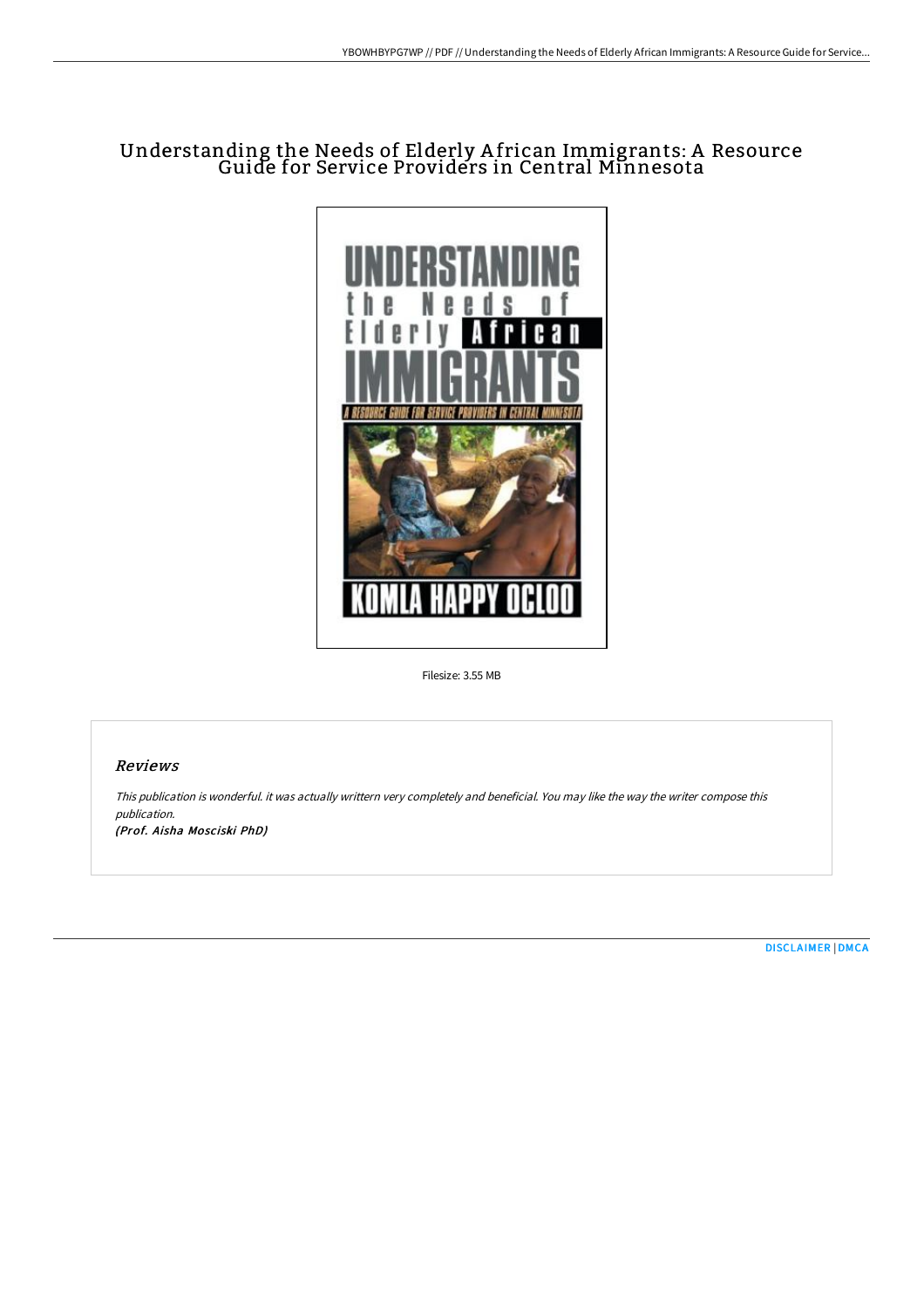## UNDERSTANDING THE NEEDS OF ELDERLY AFRICAN IMMIGRANTS: A RESOURCE GUIDE FOR SERVICE PROVIDERS IN CENTRAL MINNESOTA



To get Understanding the Needs of Elderly African Immigrants: A Resource Guide for Service Providers in Central Minnesota eBook, you should refer to the web link below and download the document or have accessibility to additional information which might be relevant to UNDERSTANDING THE NEEDS OF ELDERLY AFRICAN IMMIGRANTS: A RESOURCE GUIDE FOR SERVICE PROVIDERS IN CENTRAL MINNESOTA ebook.

iUniverse, United States, 2011. Paperback. Book Condition: New. 216 x 140 mm. Language: English . Brand New Book \*\*\*\*\* Print on Demand \*\*\*\*\*. Understanding the Needs of Elderly African Immigrants focuses on African immigrant elders culture, religion, and spirituality in the United States. The ultimate aim is to provide a resource guide on African immigrant elders for the social workers, nursing homes, physicians, pharmacists, bankers, lawyers, police officers, community leaders, senior centers, religious leaders, and universities in the United States that will allow them to focus their services appropriately. Over the last few decades, there has been a significant increase in the number of African immigrants to the United States and specifically to central Minnesota, particularly among those aged fifty-five and over. With Understanding the Needs of Elderly African Immigrants, Pastor Komla Ocloo provides an overview of their unique culture and examines the specific needs of this special group. This study extends knowledge and practical wisdom of religion, spirituality, s and culture in terms of their constitutive impact on gerontology education and programs for African immigrants. Understanding the Needs of Elderly African Immigrants provides a framework for service providers to better understand the challenges African immigrant elders experience in the United States.

- $\blacksquare$ Read Understanding the Needs of Elderly African [Immigrants:](http://albedo.media/understanding-the-needs-of-elderly-african-immig.html) A Resource Guide for Service Providers in Central Minnesota Online
- **D** Download PDF Understanding the Needs of Elderly African [Immigrants:](http://albedo.media/understanding-the-needs-of-elderly-african-immig.html) A Resource Guide for Service Providers in Central Minnesota